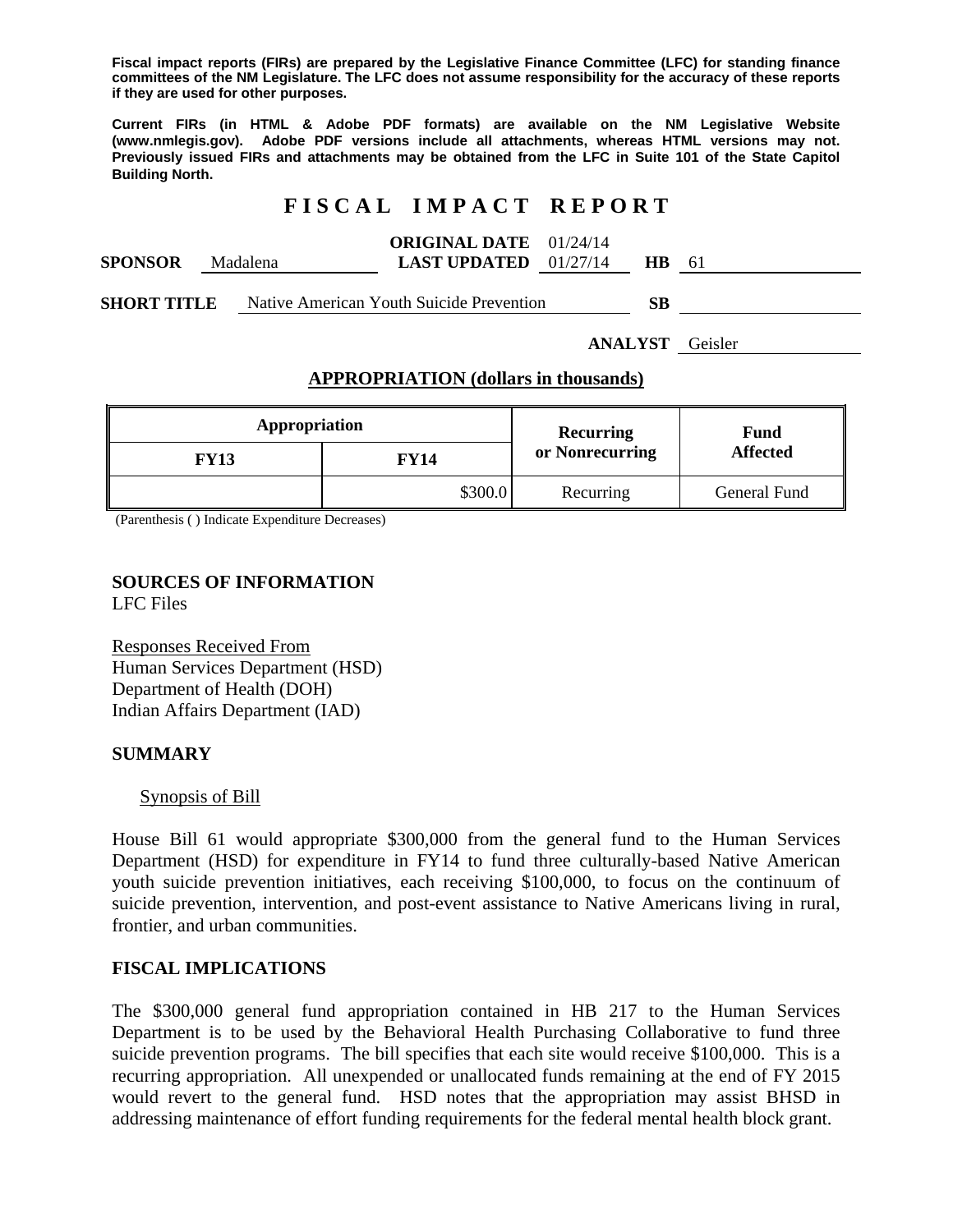# **SIGNIFICANT ISSUES**

HSD notes that HB 61 would address a significant issue for New Mexico. Youth suicide among Native Americans is a significant public health issue in New Mexico. Cultural variations in suicide rates also exist, with American Indian/Alaska Native youth having the highest rates of suicide-related fatalities in New Mexico. A previous suicide attempt is among the strongest risk factors for completed suicide (2013 NM Substance Abuse Epi Profile, NMDOH). In addition, a lack of access to culturally appropriate and sensitive mental health services outside of Albuquerque continues to be a problem affecting Native American youth and their families. The lack of mental health providers and counseling services in rural, frontier and tribal areas, as well as the societal level factors that are associated with suicide, such as poverty, unemployment, cultural isolation, and hopelessness, need to be systematically addressed in order to have an impact on this problem in New Mexico, especially in Native American communities.

The New Mexico Department of Indian Affairs notes that data from the Clearinghouse on Native American Suicide Prevention shows that suicide is the third leading cause of death for youth in New Mexico and suicide rates for Native American youth are nearly twice as high as for other races and ethnicities. In 2010, it is estimated that nearly two dozen Native American youth attempted suicide and another 18 fatalities were documented in western New Mexico. Data shows that 24 of the 54 youth suicides documented in New Mexico between 2008 and 2010 were Native American youth (a rate of 10.7/100,000, compared to an overall rate of 2.1/100,000 for white youth).

Unrecognized and untreated mental illness is a main culprit for all youth suicides. Approximately 34.8 percent of Native youth in New Mexico in grades 9 through 12 reported feeling sadness and hopelessness. Isolation, poverty, loss of cultural and individual identity, historical trauma, substance abuse, and self-esteem issues all play into the increased risk for our Native American youth to take their own lives. While effective culturally-based prevention and wellness programs are being developed, New Mexico tribal communities lack critical mental health resources and technical assistance to support community, family, and individual assistance when suicide attempts and completed suicides occur.

DOH notes that suicide is a major public health problem in New Mexico. Over the past couple of decades, the suicide rate in NM has consistently been one and a half to two times the U.S. rate. In 2010, New Mexico had the fourth highest overall suicide rate among the 50 states and the District of Columbia (CDC, Web-based Injury Statistics Query and Reporting System (WISQARS), 2010). In 2011, suicide was the eighth leading cause of death in NM, accounting for a total of 419 deaths (New Mexico Death Certificate Database, Office of Vital Records and Health Statistics, New Mexico Department of Health (NMDOH). (http://ibis.health.state.nm.us/).

American Indian (AI) youths 10-24 years had a significantly higher suicide rate (27.2 per 100,000) than White (15.7 per 100,000) and Hispanic (12.5 per 100,000) youths (http://ibis.health.state.nm.us/). In 2011, American Indian high school students had a higher rate of reported suicide attempts (10.5 percent) during the past 12 months compared to white high school students (6.4 percent). (http://nmhealth.org/ERD/healthdata/pdf/ERD-HealthData-YRRS-HighSchoolResults-2011.pdf).

Only 36 percent of youth at risk for suicide receive treatment for their problems. Public health